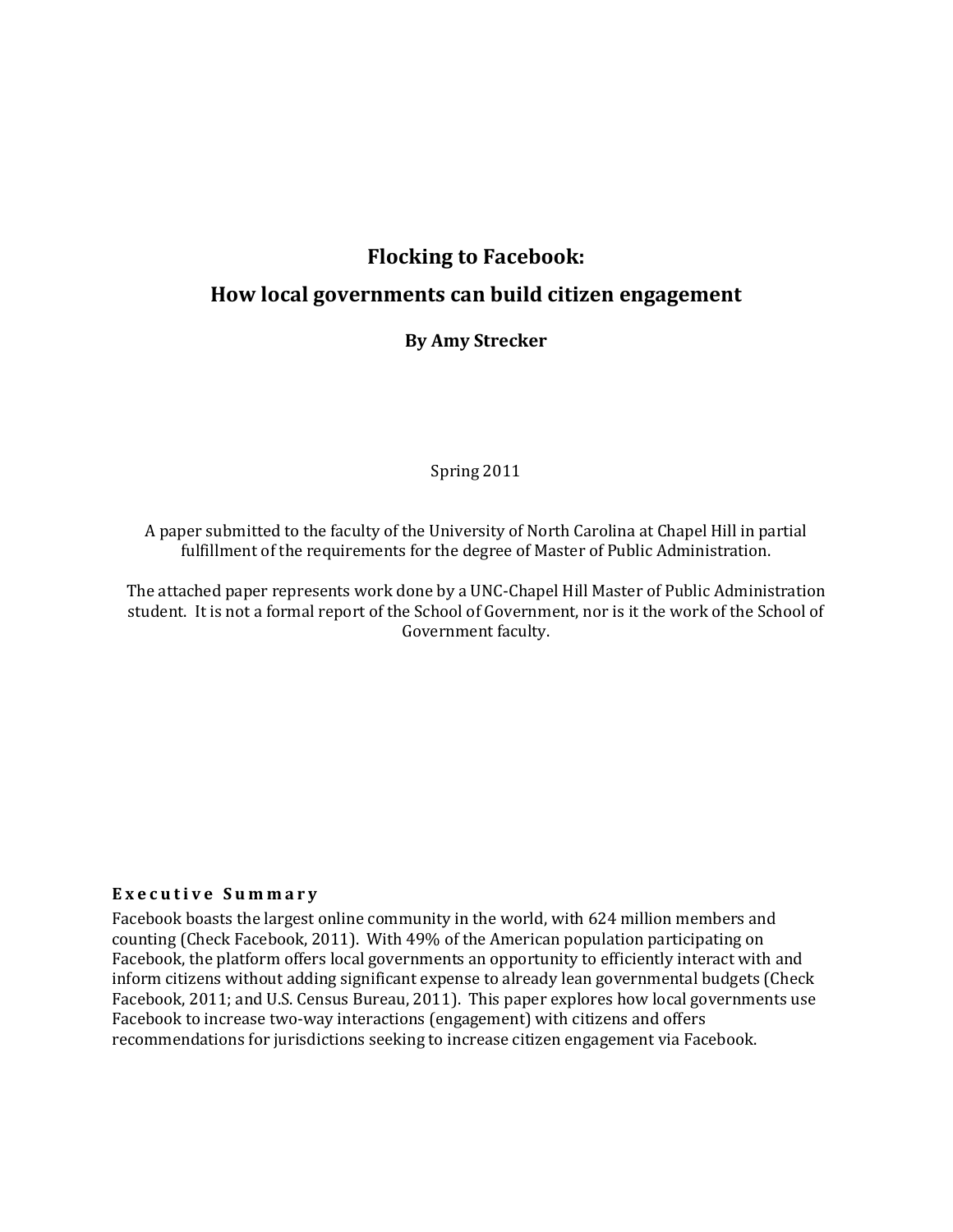A special thanks to Ellen Bradley, Lynn Setzer and Shannon Tufts for their guidance in developing this project.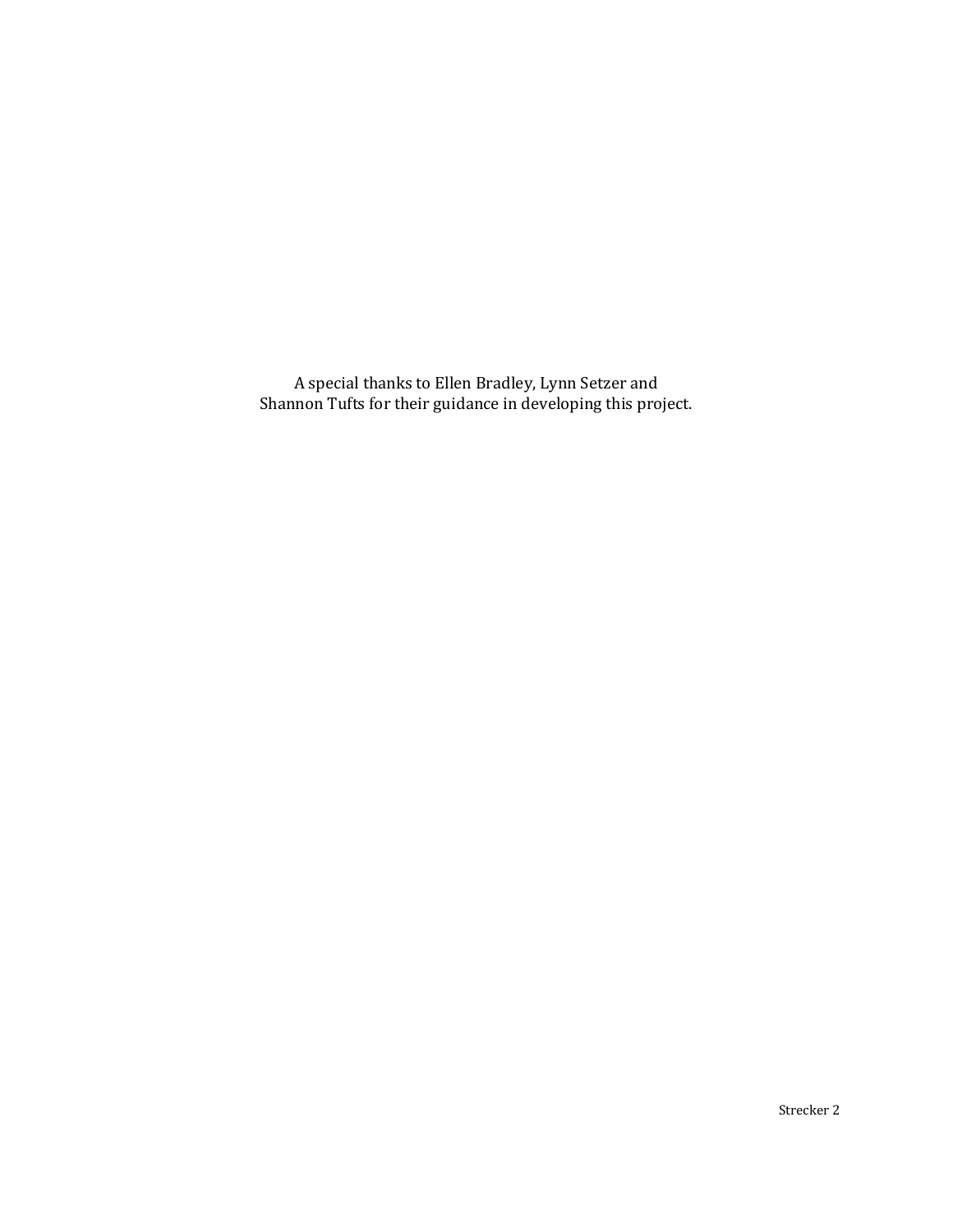### Introduction

Facebook boasts the largest online community in the world, with 624 million members and counting (Check Facebook, 2011). Since Facebook opened Fan Pages to private and public organizations in 2007, the private and public sectors have jumped to capitalize on the efficient and inexpensive power of Facebook to communicate strategically with their client base. Now, with 49% of the American population participating on Facebook, the platform offers local governments an opportunity to efficiently interact with and inform citizens in lean economic times (Check Facebook, 2011; and U.S. Census Bureau, 2011). This paper explores how local governments use Facebook to increase two-way interaction (engagement) with citizens and offers recommendations for jurisdictions seeking to increase citizen engagement via Facebook.

# B a c k g r o u n d

Facebook evolves constantly, rapidly growing its member population and adapting the site's features to serve different interests. When the site launched in 2004, only Ivy League college students could join the space. Other college students and alumni, high school students and large employee groups gradually gained access before the site opened to the public in 2006. Organizations that attempted to create a Facebook Profile—the portal that members use to access Facebook—quickly found their profiles removed by Facebook, reinforcing the policy that Facebook Profiles were limited to individuals. Organizations could create a Group, allowing members to join the communal space by invitation or search. In 2007, Facebook added the Fan Page model, allowing organizations to create a Fan Page with the same look and feel as a Facebook Profile and to generate content that would post into a Fan's newsfeed—the news-aggregating homepage for each member. Fan Pages provide organizations an opportunity to interact with Facebook members in the following ways:

- Prompting members to join a Fan Page by choosing to click "like" and demonstrate their affinity for an organization by becoming a member, or "Fan," of the specific Fan Page.
- Encouraging organizations to share information such as news stories, updates, meeting announcements, event invitations, website links, photos and videos by posting these items to the Fan Page. All of these types of information shared by the organization are called "posts."
- Allowing Fans to comment or ask a question responding to a post on a Fan Page.
- Allowing Fans to comment or ask a question of the entire organization.
- Allowing Fans to give a virtual "thumbs up" to a post on a Fan Page by choosing to click "like" on each post.
- Allowing Fans to share Fan Page content with their personal Facebook communities.

The private sector pounced on the opportunity to interact directly with their mass customer base through Fan Pages. Formulas valuating Fan Pages as marketing tools project many of them into the multi-million dollar range (Morrissey, 2010). To encourage governments to also use Fan Pages, Facebook created a "Government on Facebook" website with resources for successfully using Facebook and also amended Facebook's terms of service to accommodate governmental organizations (Facebook, 2011).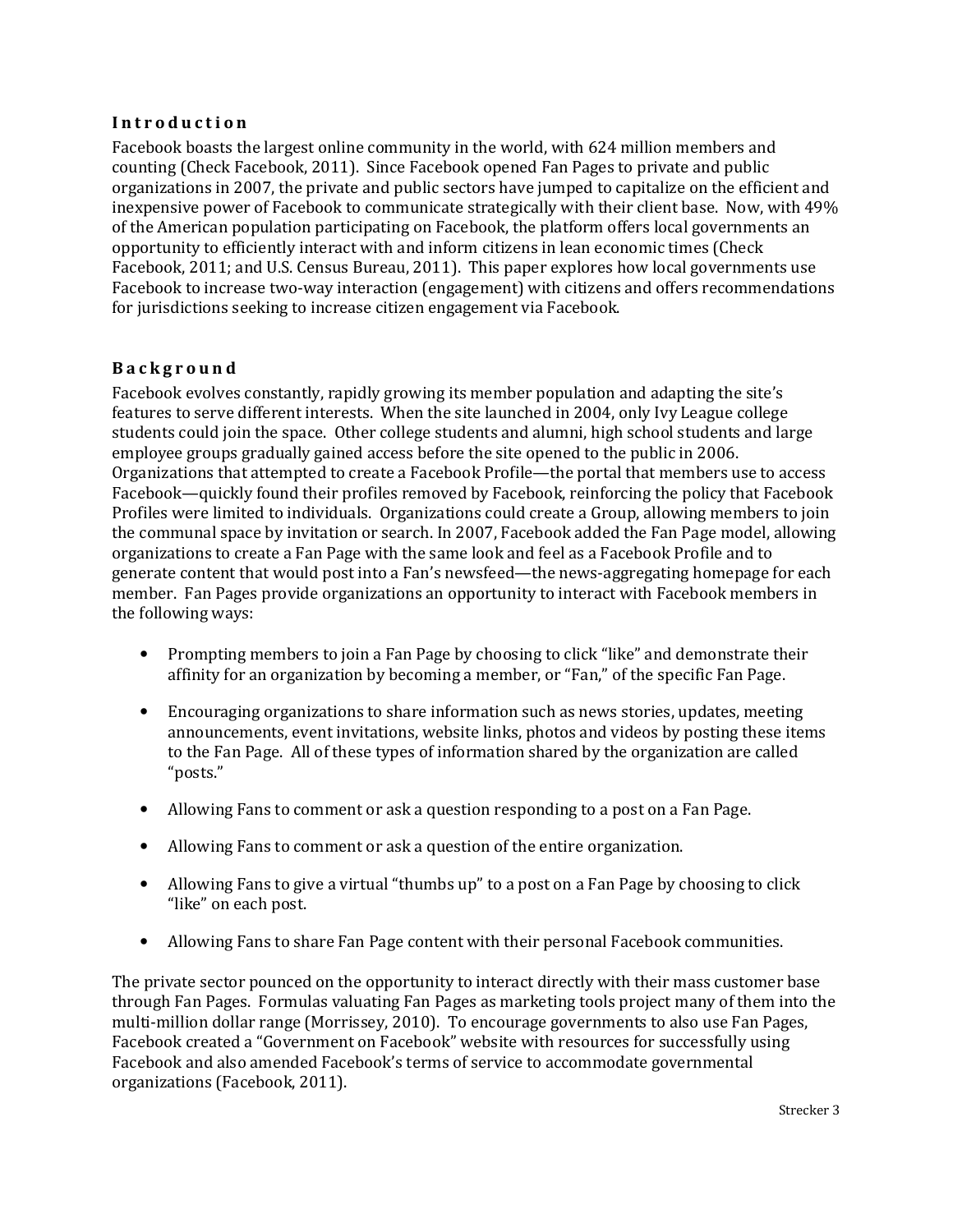The 2008 election served as a catalyst for public engagement on Facebook. Many candidates employed the speed and breadth of Facebook communications on behalf of their campaigns. In the election's wake, analysts partially attributed large Democratic victories to youth promoting candidates through Facebook and other social media platforms (Kiyohara, 2009). However, Facebook's average user is now 40 years old, and middle-age users dominate as Facebook's fastest growing demographic (Facebook, n.d.). Visits to the site account for one out of every four American webpage views, and late in 2010, Facebook surpassed Google as the most-visited site on the Internet (Grossman, 2010).

# Research Question

When Fans interact with an organization's content by either responding with a written comment/question or by showing affinity for an individual piece of content by clicking "like," these collective actions are called "Fan interactions." By measuring total Fan interactions/total number of Fans for any given organization's Fan Page, this study creates a measure for Fan engagement. This project analyzes the Fan Pages of North Carolina local government jurisdictions to answer this question: what actions influence a jurisdiction's rate of Fan engagement on Facebook?

### **Methods**

The majority of data for this project come directly from the Fan Pages of North Carolina counties and municipalities with populations of more than 10,000. Facebook activity for each jurisdiction was evaluated during the 61-day timeframe of October 13, 2010, through December 13, 2010. By evaluating the same period for each jurisdiction, the project controlled for external events such as holidays. Additional sources of data include each jurisdiction's website and accredited reports providing demographic information for each jurisdiction.

Studying jurisdictions with more than 10,000 people eliminated jurisdictions whose populations are so small that a few Fans highly skew the ratio of Fan interactions/total Fans. Jurisdictions' Fan Pages were located through both a search on Facebook and a search on the jurisdictions' websites. Of the 50 jurisdictions meeting the qualifications for this study, only Indian Trail was dropped from the study. Indian Trail had a 1:1 ratio of Fan interactions: total Fans, much higher than any other jurisdiction, and including them in the study skewed the data. Every jurisdictional post during the 61-day timeframe was recorded and categorized, in addition to recording the number of Fan interactions and jurisdictions' responses to Fan interactions (See Appendix B). The chart on the following page details data collected, including the research supporting each variable and the source of information.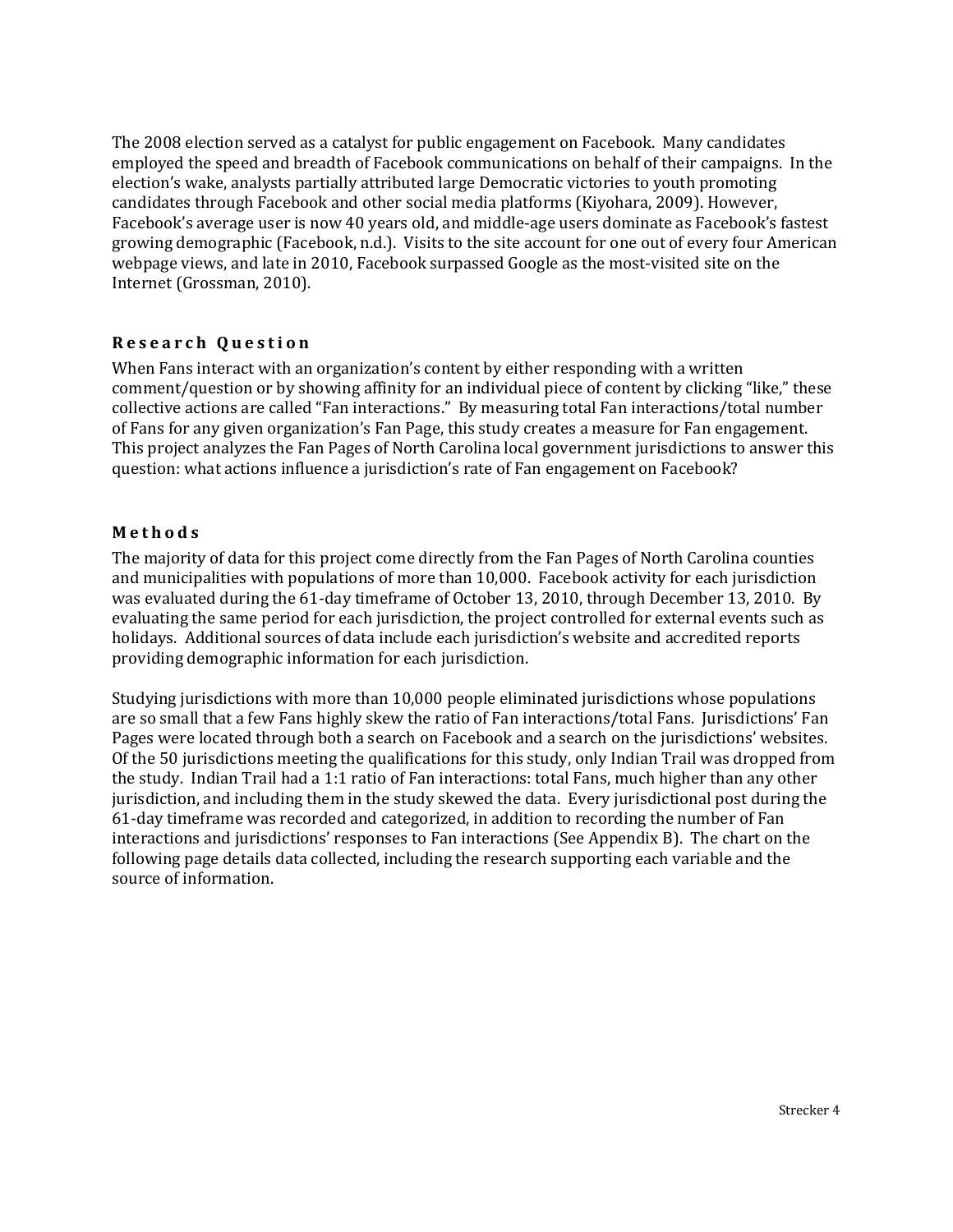| <b>Independent Variable</b>                                          | Data Source                          |
|----------------------------------------------------------------------|--------------------------------------|
| <b>Marketing of Facebook Page</b>                                    |                                      |
| Links on the jurisdiction's homepage (Facebook, 2010)                | County/Municipality website          |
| Links farther in on the jurisdiction's website (Facebook, 2010)      | County/Municipality website          |
| Links multiple places on the jurisdiction's website (Facebook, 2010) | County/Municipality website          |
| <b>Page Facilitation</b>                                             |                                      |
| Number of posts (Facebook, 2010)                                     | County/Municipality Fan Page         |
| Frequency of posts (Facebook, 2010)                                  | County/Municipality Fan Page         |
| Type of posts (text, photo, video, etc.) (Facebook, 2010)            | County/Municipality Fan Page         |
| Use of third-party application to post (Facebook, 2010)              | County/Municipality Fan Page         |
| <b>Fan Interactions</b>                                              |                                      |
| Number of jurisdiction responses to Fan interactions (Riely, 2010)   | County/Municipality Fan Page         |
| Ability of Fans to post directly to page (Facebook, 2010)            | County/Municipality Fan Page         |
| <b>Community Characteristics</b>                                     |                                      |
| Socio-economic designation (Boyd, 2007)                              | NC Department of Commerce            |
| Rural or urban status (Boyd, 2007)                                   | NC Rural Economic Development Center |
| High school graduation rates (Boyd, 2007)                            | NC Department of Public Instruction  |
| Ethnic makeup (Boyd, 2010)                                           | <b>US Census Bureau</b>              |
| Broadband Internet accessibility (Boyd, 2007)                        | e-NC Authority                       |
| Age of population (Lenhart, 2009)                                    | <b>US Census Bureau</b>              |
| Tourism (Whoriskey, 2010)                                            | NC Department of Commerce            |

# Findings and Discussion

Analysis revealed nine significant correlations, or relationships, between Fan engagement and this study's independent variables. Findings based on these relationships include the following:

(1) Fan engagement increases as the total number of times a jurisdiction posts to the Fan Page increases. This finding was expected; as jurisdictions provide more content, Fans have more opportunities to respond to and interact with a jurisdiction. This finding suggests that jurisdictions should post often to their Fan Page.

In addition to posting often, the types of posts also matter in driving Fan engagement.

(2) Engagement increases as the number of posts with external website links increases (links to websites that do not belong to the jurisdiction). Social media theory builds upon the ideas of community and sharing across organizations and subject areas, and accordingly, Fan engagement increases as jurisdictions share information beyond news and events generated internally. This finding suggests that jurisdictions should not hesitate to share relevant information from external sources and organizations.

(3) Engagement increases as posts consisting of text-only (no links, photos, videos or audio) increase. Text-only posts are the most common type of post, and the simplest type to post, so this finding is expected. This finding suggests that jurisdictions should use text-only posts freely and frequently.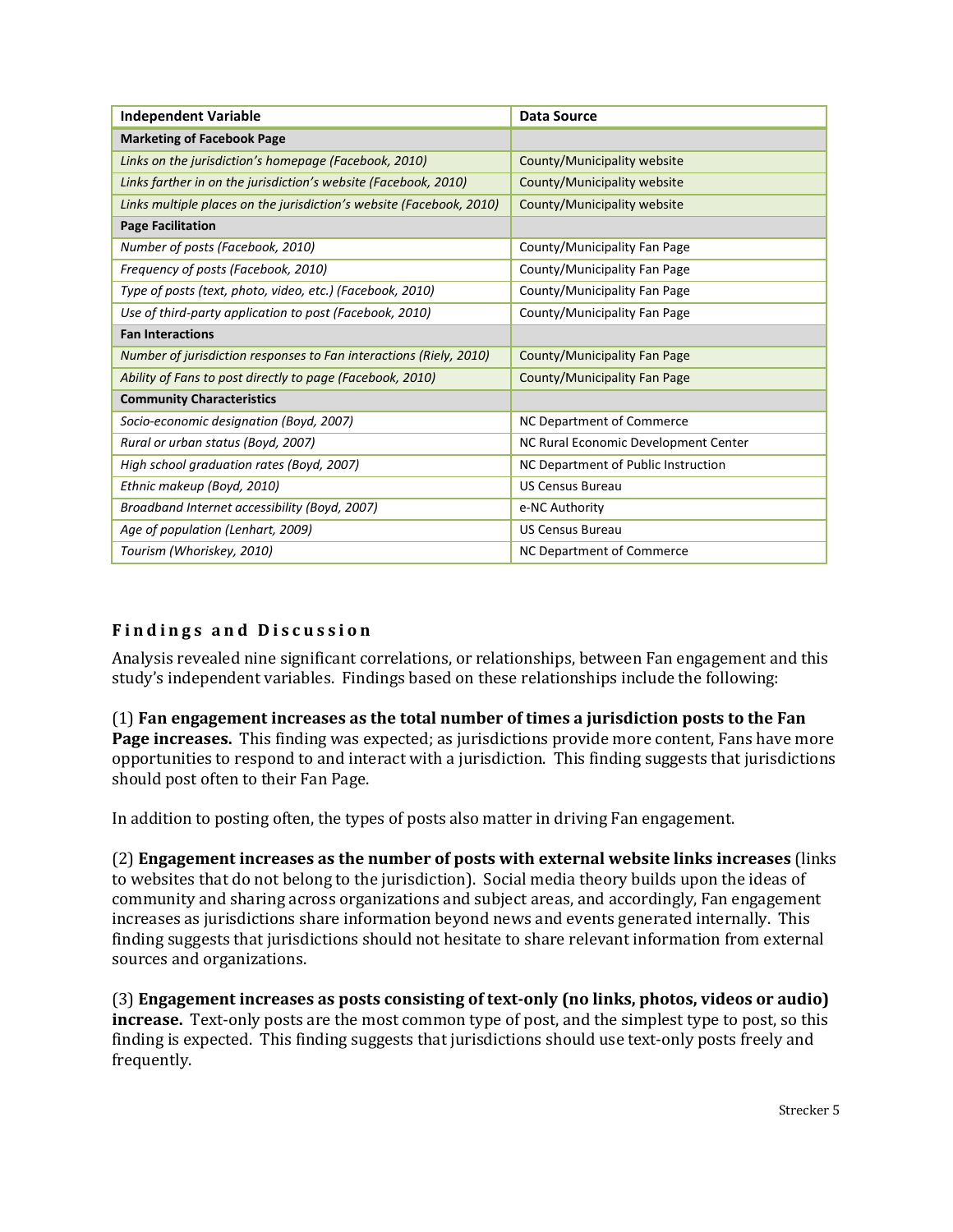(4) Engagement increases as the number of photo posts increases; this relationship is stronger than any other relationship in this study. Posting photographs is the most significant way a jurisdiction can increase its Fan engagement. Photos create a visual connection between a jurisdiction and its Fans, and although it is not surprising that this would result in higher levels of engagement, the strength of this finding was surprising. This finding suggests that jurisdictions should consider how to increase the use of photos as part of their Facebook strategy.

How jurisdictions choose to respond to Fan comments and questions also relates to Fan engagement.

## (5) Engagement increases as jurisdictions choose to respond to Fan comments and questions versus not responding to Fans.

(6) Engagement increases as the number of times a jurisdiction responds to Fans increases. When jurisdictions choose to respond to Fans, they create a two-way dialogue and an impression of listening and responsiveness that is highly valued in social media literature. These findings were expected and suggest that jurisdictions should frequently respond to Fan comments and questions.

Marketing of a jurisdiction's Facebook page also relates to Fan engagement.

(7) Engagement decreases when a jurisdiction provides the link to its Fan Page somewhere on the website other than the homepage. This finding was expected and supports the importance of visibility when marketing Fan Pages to citizens; website homepages often have the highest number of page views for any website. This finding suggests that jurisdictions should provide a link to Facebook on the homepage of their website.

Additionally, this study included both counties and cities, and found the following:

(8) Engagement increases when cities use Fan Pages compared to counties using Fan Pages. This finding was not expected and suggests that citizens might have a stronger affiliation or connection with their city compared to their county, or that they might be more aware of city services than county services.

(9) The newer the Fan Page, the higher the engagement. This finding was unexpected, and contradicts the logical assumption that the longer a jurisdiction has been on Facebook, the more engaged its Fans would be. This finding suggests that jurisdictions should not be discouraged at the prospect of starting a new Fan Page, and that being a newcomer to Facebook does not limit a jurisdiction's ability to engage Fans.

## Limitations

Multiple limitations impact this study. Only 50 jurisdictions met the parameters of this study, limiting the analysis to descriptive statistics and preventing more robust statistical analysis.

Facebook provides poor metrics for outside evaluation, forcing this study to rely on the Fan counts as a part of the measure of Fan engagement. Fan counts are problematic because an individual does not have to be a citizen within a jurisdiction to become a Fan on Facebook. This study incorporated tourism spending as an independent variable in an effort to account for popular tourist destinations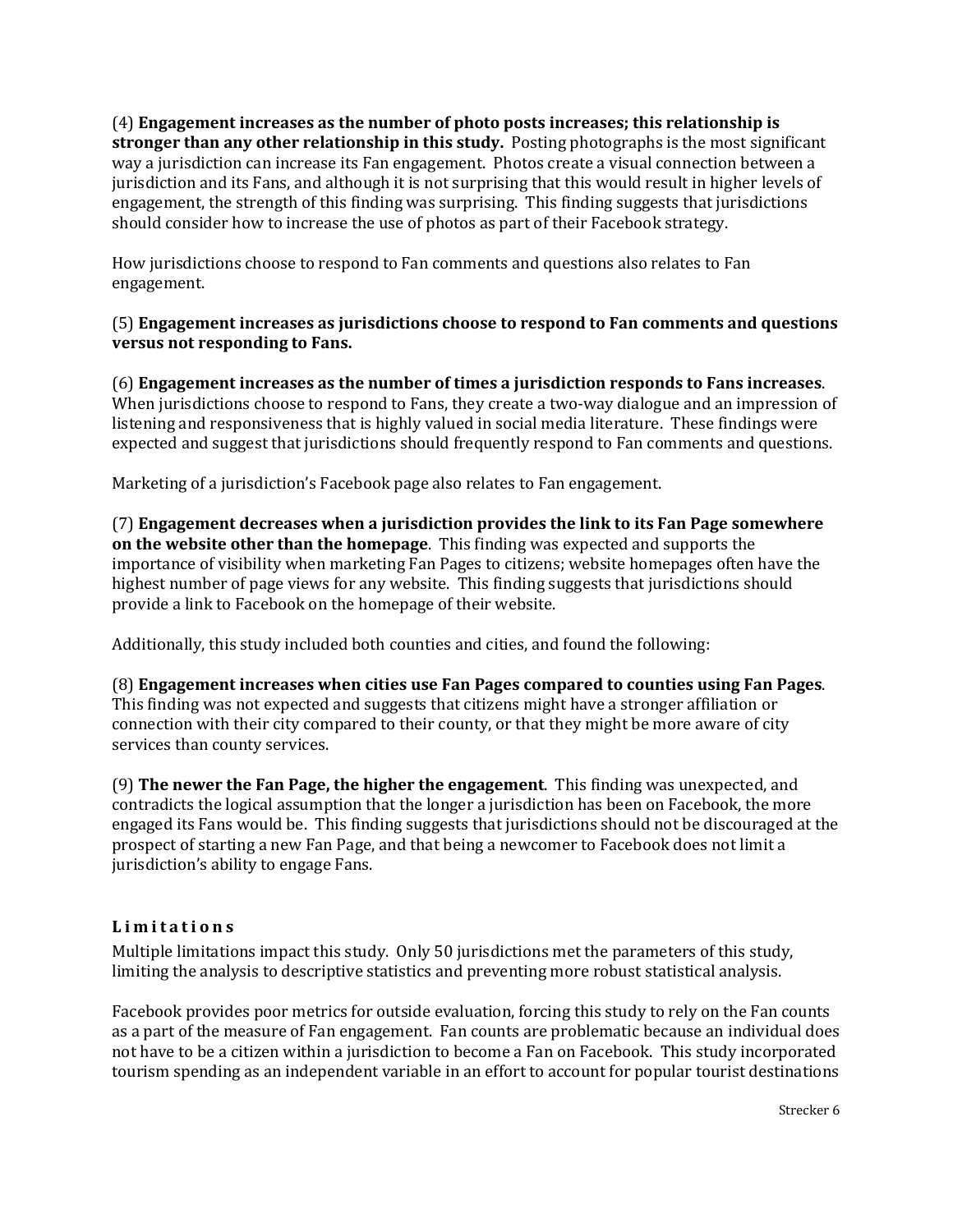that might be more likely to have out-of-town Fans than other locations. However, the level of tourism spending did not influence a jurisdiction's Fan count.

Some jurisdictions delete all Fan interactions as part of their local social media policy. If a jurisdiction deletes all these interactions, the collected data may be skewed.

Individual Fans can be very enthusiastic supporters of a jurisdiction's posts. In some jurisdictions, a single Fan would "like" every post, potentially skewing the Fan interaction data. Also, this study incorporated no way to weed out spam postings on Facebook. Fan Pages allowing public postings often had self-promoting or spam comments from their Fans. Some jurisdictions obviously monitored and deleted these posts, while others did not, potentially skewing the Fan interaction data.

Marketing literature suggests that quality matters more than quantity when posting to Facebook. However, this study had no tool to evaluate the quality of one post over another. As a result, this study did not account for the difference between a timely, informative post that sparked a 17 comment discussion among the jurisdiction and its Fans and a generic "Happy Thanksgiving!" post that 17 Fans "liked."

## R e c o m m e n d a t i o n s

Although Facebook does not charge users to create a Fan Page, the site is not free: attention and personnel hours are required to generate content and respond to Fan comments and questions. In order to maximize the effectiveness of their Facebook Fan Pages, local governments should consider these suggestions:

- Post often to the Fan Page
- Share relevant information from external sources and organizations
- Use text-only posts freely and frequently
- Increase use of photos as part of a Facebook strategy
- Respond to Fan comments and questions, and respond often
- Link to the Fan Page from the homepage of the jurisdiction's website
- Be aware that cities might experience higher Fan engagement than counties
- Do not hesitate to create a Fan Page; being a newcomer to Facebook does not limit a jurisdiction's ability to engage Fans

### C o n c l u s i o n

Local governments should continue to pursue Facebook as a communication and engagement tool. Facebook membership constantly expands and increases the potential reach of local governments. Facebook also continues to refine its options for jurisdictions using Fan Pages to provide additional metrics to Fan Page Administrators. During these increasingly lean economic times, Facebook provides a valuable tool for engaging citizens, and the recommendations provided in this paper can assist jurisdictions in increasing citizen engagement via Facebook.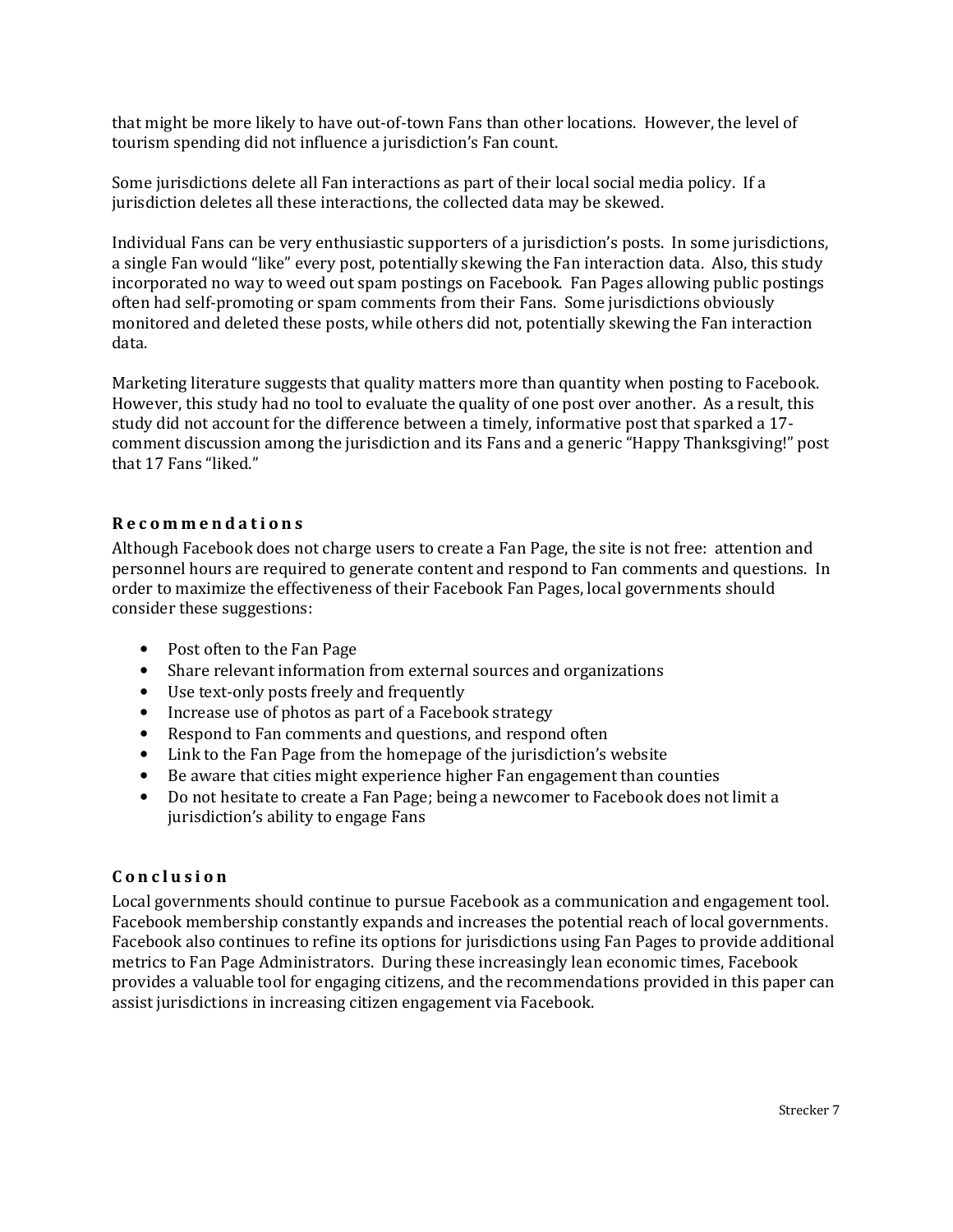# Appendix A

ׇ֘֒

Fan Page Example

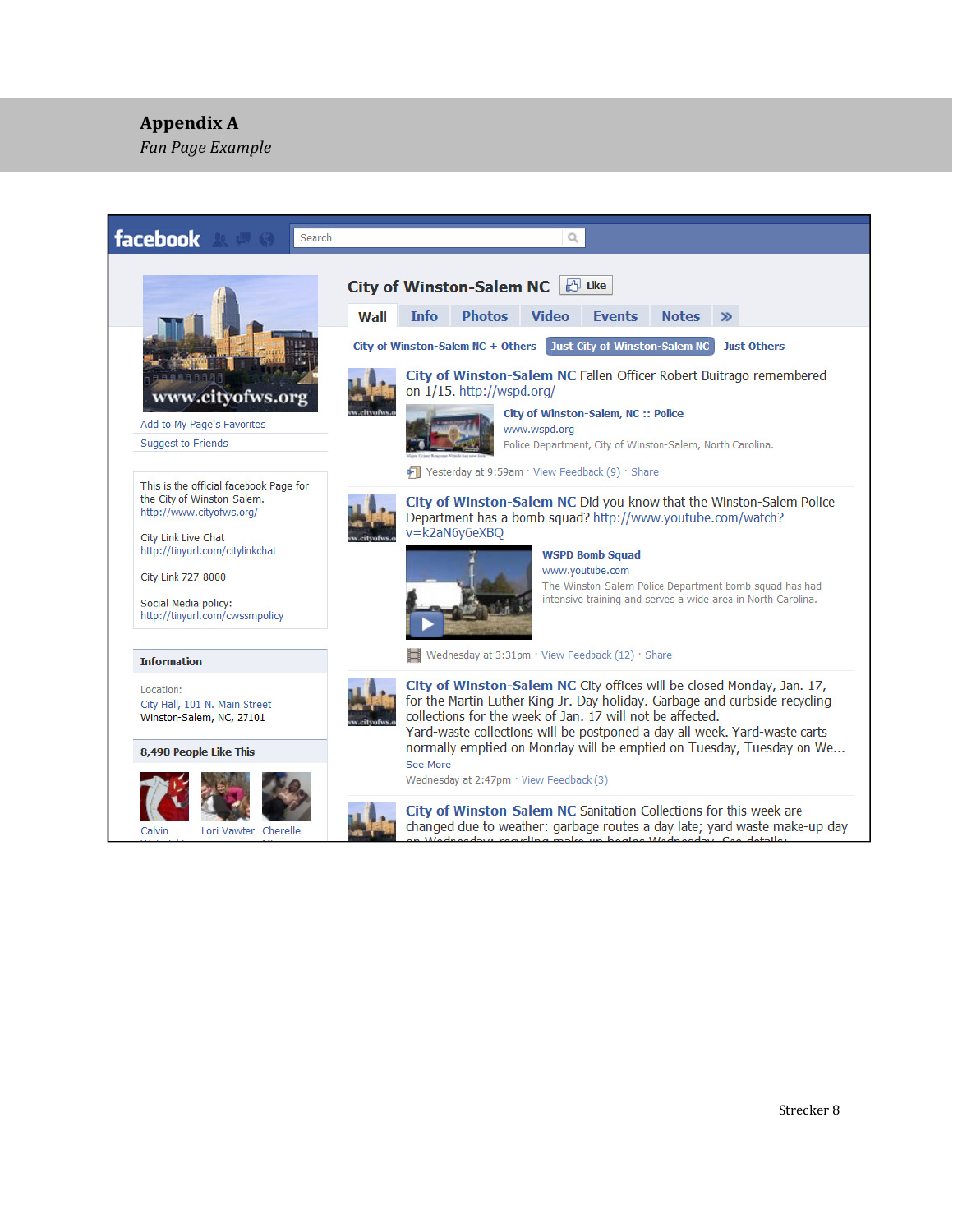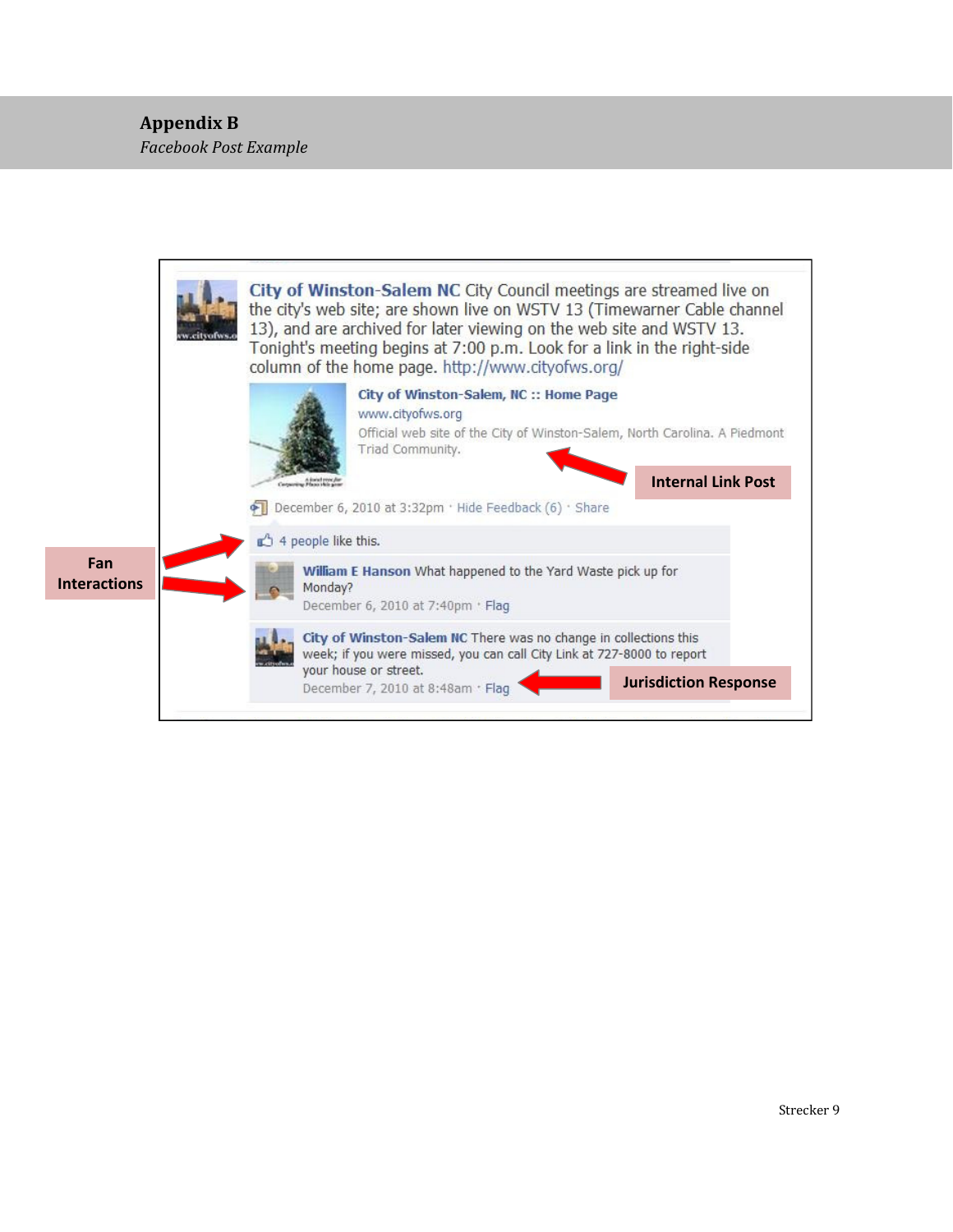# Bibliography

- American Society for Public Administrators. (2010 November/December). Local Government IT Budgets Continue to Suffer Due to Current Economic Climate. PA Times , p. 17.
- Anderson, J., & Rainie, L. (2010 9-July). Millennials will make online sharing in networks a lifelong habit. Retrieved 2010 йил 10-September from Pew Internet & American Life Project: http://pewinternet.org/Reports/2010/Future-of-Millennials.aspx
- Boyd, D. (2007 24-June). Apophenia Blog. Retrieved 2010 йил 15-August from Viewing American class divisions through Facebook and MySpace: http://www.danah.org/papers/essays/ClassDivisions.html
- Boyd, D. (2010 December). White Flight in Networked Publics? How Race and Class Shaped American Teen Engagement with MySpace and Facebook. Retrieved 2011 йил 5-January from www.danah.org: http://www.danah.org/papers/2009/WhiteFlightDraft3.pdf
- Check Facebook. (2011 20-February). Check Facebook. Retrieved 2011 йил 20-February from http://www.checkfacebook.com
- Cole, R. (2009). Social Media: What does it mean for public managers? Public Management , 8-13.
- Cumber, C. G. (2010 16-April ). Sheriff's Office on Facebook. The Frederick News-Post .
- Curtis, L., Edwards, C., Fraser, K. L., Gudelsky, S., Holmquist, J., Thornton, K., et al. (2009). Adoption of social media for public relations by nonprofit organizations. Public Relations Review , 90- 92.
- eGov. (2009 27-July). Web 2.0 enabling government to engage and empower citizens: Accenture. eGov .
- Facebook. (n.d.). Connecting to your Constituents with Facebook. Retrieved 2010 15-November from Government on Facebook: http://www.box.net/shared/idnp0hs026
- Facebook. (2011). Government Terms. Retrieved 2011 йил 15-January from Facebook: http://www.facebook.com/terms\_pages\_gov.php
- Fifer, J. (2009 29-October). Government @you. The Roanoke Times , p. A1.
- Government Technology. (2010 28-September). Survey: Despite Social Media Mania, Some States Lag Behind. Retrieved 2010 йил 1-October from Government Technology: http://www.govtech.com/e-government/social-media-some-states-lag-behind
- Grossman, L. (2011 3-January). 2010 Person of the Year Mark Zuckerberg. Time Magazine , pp. 44- 74.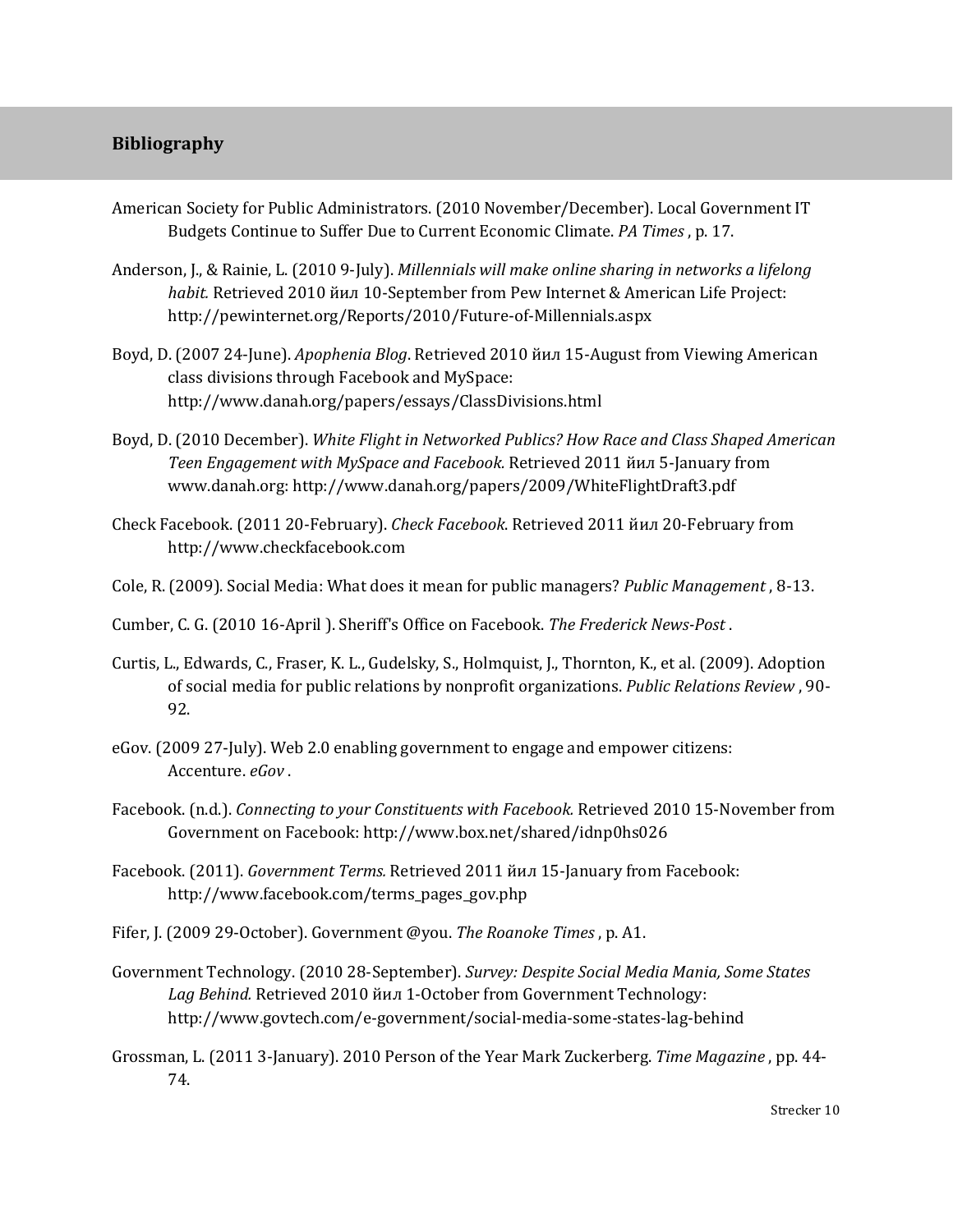- Gulati, C. B. (2009). Facebook Grows Up: An Empirical Assessment of its Role in the 2008 Congressional Elections. Midwest Polotical Science Association, (pp. 1-27). Chicago.
- Lenhart, A. (2009). Adults and social network websites. Washington D.C.: Pew Internet & American Life Project.
- Levy, J. R. (2010). Facebook Marketing: Designing Your Next Marketing Campaign. Indianapolis: QUE.
- Mergel, I. (2010 30-July). Social Media in the Public Sector. Retrieved 2010 йил 20-August from From Zero to 2.0: How social media can change collaboration in government : http://inesmergel.wordpress.com/2010/07/30/from-zero-to-2-0-how-social-media-canchange-collaboration-in-government-video/
- Morrissey, B. (2010 13-April). Value of a 'Fan' on Social Media: \$3.60. Retrieved 2011 йил 15- January from AdWeek: http://www.adweek.com/aw/content\_display/news/digital/e3iaf69ea67183512325a8feef b9f969530
- Perego, M. (2010). The Two Faces of Social Media. Public Management .
- Rainie, L. (2010 22-August ). The Future of Public Relations. Retrieved 2010 йил 12-September from Pew Internet & American Life Project: http://pewinternet.org/Presentations/2010/Aug/Syracuse.aspx
- Riely, K. (2010 18-March). Facebook Latest form of Town Forum Social Sites Offer Instant Exchange. Pittsburgh Post-Gazette , p. N1.
- Schrier, B. (2009 22-March). Notes from a City CIO. Retrieved 2010 йил 12-September from Twitter, Facebook not ready for Government 2.0?: http://www.digitalcommunitiesblogs.com/CCIO/2009/03/twitter-facebook-not-readyfor.php
- Shaw, G. (2010 15-September). Facebook, Twitter okay on the job, government tells employees. The Vancouver Sun , p. A5.
- Smith, A. (2009 10-December). Online participation in the social media era. Retrieved 2010 йил 10- September from Pew Internet & American Life Project: http://pewinternet.org/Presentations/2009/RTIP-Social-Media.aspx
- Stengel, R. (2010 27-December). Only Connect. Time , pp. 43-76.
- Targeted News Service. (2010 31-March). Metro Government Goes on Facebook to Increase Communication with Public. Targeted News Service .
- The road to e-democracy. (2008 16-February). The Economist .
- Towns, S. (2010 August). Social Networks go to Work. Governing Magazine , p. 48.